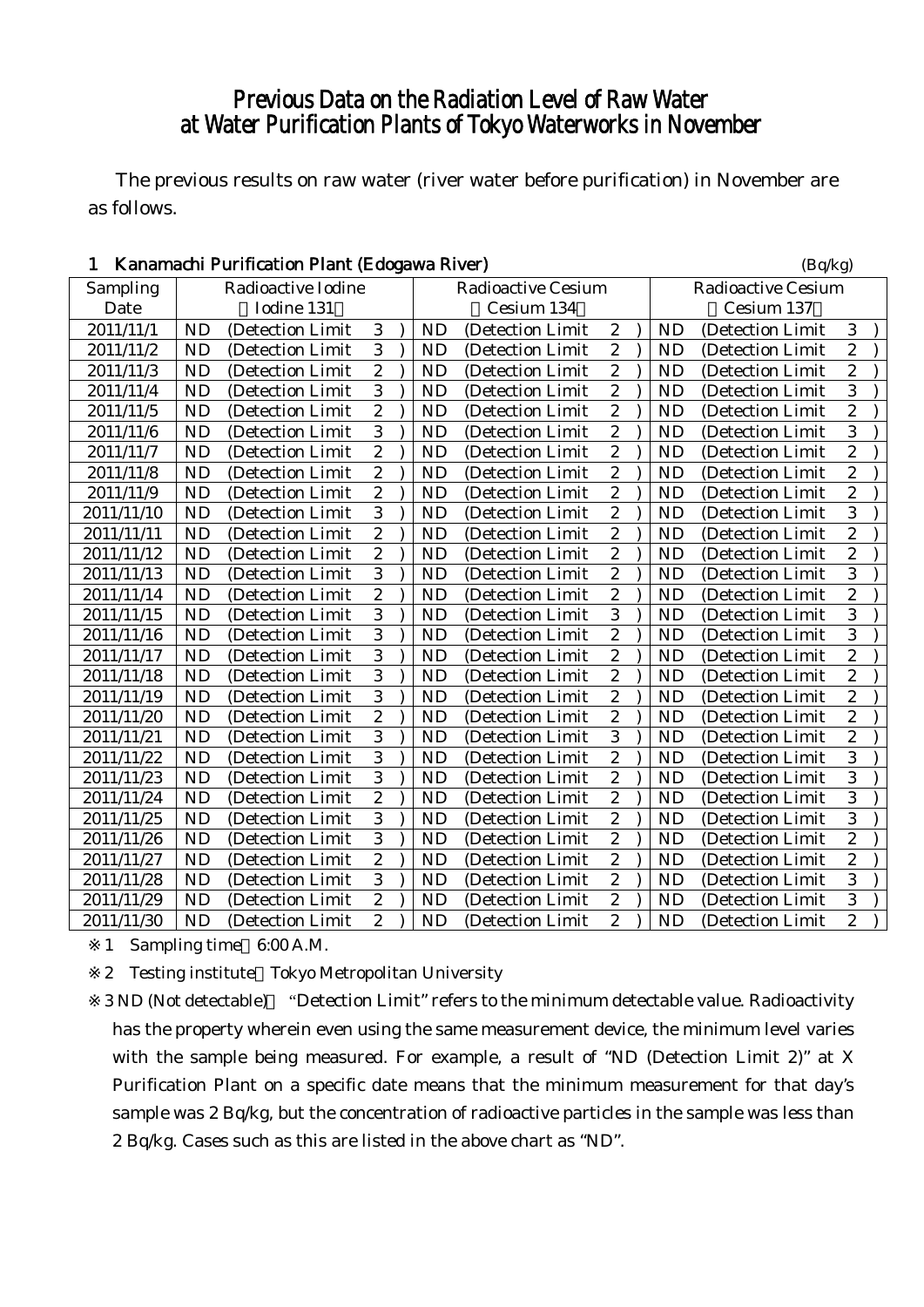|  | 2 Asaka Purification Plant (Arakawa River) | (Bq/kg) |
|--|--------------------------------------------|---------|
|--|--------------------------------------------|---------|

| Sampling   | Radioactive Iodine |                   |                  |  |           | <b>Radioactive Cesium</b> |                         | <b>Radioactive Cesium</b> |           |                   |                  |  |  |  |
|------------|--------------------|-------------------|------------------|--|-----------|---------------------------|-------------------------|---------------------------|-----------|-------------------|------------------|--|--|--|
| Date       | Iodine 131         |                   |                  |  |           | Cesium 134                |                         |                           |           | Cesium 137        |                  |  |  |  |
| 2011/11/1  | <b>ND</b>          | (Detection Limit  | $\boldsymbol{2}$ |  | <b>ND</b> | (Detection Limit          | $\boldsymbol{2}$        |                           | <b>ND</b> | (Detection Limit  | 2                |  |  |  |
| 2011/11/2  | <b>ND</b>          | (Detection Limit  | 3                |  | <b>ND</b> | (Detection Limit)         | $\overline{c}$          |                           | <b>ND</b> | (Detection Limit  | 3                |  |  |  |
| 2011/11/3  | <b>ND</b>          | (Detection Limit  | $\overline{3}$   |  | <b>ND</b> | (Detection Limit          | $\boldsymbol{2}$        |                           | <b>ND</b> | (Detection Limit  | $\overline{c}$   |  |  |  |
| 2011/11/4  | <b>ND</b>          | (Detection Limit  | 3                |  | <b>ND</b> | (Detection Limit          | $\boldsymbol{2}$        |                           | <b>ND</b> | (Detection Limit  | 3                |  |  |  |
| 2011/11/5  | <b>ND</b>          | (Detection Limit  | $\overline{3}$   |  | <b>ND</b> | (Detection Limit          | $\overline{c}$          |                           | <b>ND</b> | (Detection Limit  | $\overline{3}$   |  |  |  |
| 2011/11/6  | <b>ND</b>          | (Detection Limit  | $\overline{2}$   |  | <b>ND</b> | (Detection Limit)         | $\overline{c}$          |                           | <b>ND</b> | (Detection Limit) | 3                |  |  |  |
| 2011/11/7  | <b>ND</b>          | (Detection Limit  | 3                |  | <b>ND</b> | (Detection Limit          | $\boldsymbol{2}$        |                           | <b>ND</b> | (Detection Limit  | 3                |  |  |  |
| 2011/11/8  | <b>ND</b>          | (Detection Limit  | $\boldsymbol{2}$ |  | <b>ND</b> | (Detection Limit          | $\boldsymbol{2}$        |                           | <b>ND</b> | (Detection Limit  | 3                |  |  |  |
| 2011/11/9  | <b>ND</b>          | (Detection Limit  | $\overline{3}$   |  | <b>ND</b> | (Detection Limit          | $\overline{2}$          |                           | <b>ND</b> | (Detection Limit  | $\overline{3}$   |  |  |  |
| 2011/11/10 | <b>ND</b>          | (Detection Limit  | 3                |  | <b>ND</b> | (Detection Limit)         | $\overline{c}$          |                           | <b>ND</b> | (Detection Limit  | 3                |  |  |  |
| 2011/11/11 | <b>ND</b>          | (Detection Limit  | 3                |  | <b>ND</b> | (Detection Limit          | $\boldsymbol{2}$        |                           | <b>ND</b> | (Detection Limit  | 3                |  |  |  |
| 2011/11/12 | <b>ND</b>          | (Detection Limit  | $\overline{3}$   |  | <b>ND</b> | (Detection Limit          | $\overline{c}$          |                           | <b>ND</b> | (Detection Limit  | $\overline{c}$   |  |  |  |
| 2011/11/13 | <b>ND</b>          | (Detection Limit  | 3                |  | <b>ND</b> | (Detection Limit          | $\boldsymbol{2}$        |                           | <b>ND</b> | (Detection Limit  | 3                |  |  |  |
| 2011/11/14 | <b>ND</b>          | (Detection Limit  | 3                |  | <b>ND</b> | (Detection Limit          | $\boldsymbol{2}$        |                           | <b>ND</b> | (Detection Limit  | 3                |  |  |  |
| 2011/11/15 | <b>ND</b>          | (Detection Limit  | $\overline{3}$   |  | <b>ND</b> | (Detection Limit)         | $\overline{2}$          |                           | <b>ND</b> | (Detection Limit) | $\overline{2}$   |  |  |  |
| 2011/11/16 | <b>ND</b>          | (Detection Limit  | 3                |  | <b>ND</b> | (Detection Limit          | $\boldsymbol{2}$        |                           | <b>ND</b> | (Detection Limit  | 3                |  |  |  |
| 2011/11/17 | <b>ND</b>          | (Detection Limit  | $\overline{2}$   |  | <b>ND</b> | (Detection Limit          | $\boldsymbol{2}$        |                           | <b>ND</b> | (Detection Limit  | $\overline{c}$   |  |  |  |
| 2011/11/18 | <b>ND</b>          | (Detection Limit  | $\overline{2}$   |  | <b>ND</b> | (Detection Limit          | $\overline{\mathbf{c}}$ |                           | <b>ND</b> | (Detection Limit  | $\overline{c}$   |  |  |  |
| 2011/11/19 | <b>ND</b>          | (Detection Limit  | 3                |  | <b>ND</b> | (Detection Limit)         | $\overline{c}$          |                           | <b>ND</b> | (Detection Limit  | $\overline{c}$   |  |  |  |
| 2011/11/20 | <b>ND</b>          | (Detection Limit  | 3                |  | <b>ND</b> | (Detection Limit          | $\boldsymbol{2}$        |                           | <b>ND</b> | (Detection Limit  | 3                |  |  |  |
| 2011/11/21 | <b>ND</b>          | (Detection Limit  | 3                |  | <b>ND</b> | (Detection Limit          | $\overline{\mathbf{c}}$ |                           | <b>ND</b> | (Detection Limit  | $\overline{c}$   |  |  |  |
| 2011/11/22 | <b>ND</b>          | (Detection Limit  | 3                |  | <b>ND</b> | (Detection Limit          | $\overline{c}$          |                           | <b>ND</b> | (Detection Limit  | 3                |  |  |  |
| 2011/11/23 | <b>ND</b>          | (Detection Limit  | 3                |  | <b>ND</b> | (Detection Limit)         | $\overline{c}$          |                           | <b>ND</b> | (Detection Limit) | 3                |  |  |  |
| 2011/11/24 | <b>ND</b>          | (Detection Limit) | $\boldsymbol{2}$ |  | <b>ND</b> | (Detection Limit          | $\boldsymbol{2}$        |                           | <b>ND</b> | (Detection Limit  | 3                |  |  |  |
| 2011/11/25 | <b>ND</b>          | (Detection Limit  | 3                |  | <b>ND</b> | (Detection Limit          | $\overline{c}$          |                           | <b>ND</b> | (Detection Limit  | $\overline{c}$   |  |  |  |
| 2011/11/26 | <b>ND</b>          | (Detection Limit  | $\boldsymbol{2}$ |  | <b>ND</b> | (Detection Limit          | $\boldsymbol{2}$        |                           | <b>ND</b> | (Detection Limit  | $\boldsymbol{2}$ |  |  |  |
| 2011/11/27 | <b>ND</b>          | (Detection Limit  | 3                |  | <b>ND</b> | (Detection Limit)         | $\overline{2}$          |                           | <b>ND</b> | (Detection Limit) | 3                |  |  |  |
| 2011/11/28 | <b>ND</b>          | (Detection Limit  | $\overline{2}$   |  | <b>ND</b> | (Detection Limit          | $\overline{c}$          |                           | <b>ND</b> | (Detection Limit  | $\overline{2}$   |  |  |  |
| 2011/11/29 | <b>ND</b>          | (Detection Limit  | 3                |  | <b>ND</b> | (Detection Limit          | $\boldsymbol{2}$        |                           | <b>ND</b> | (Detection Limit  | $\boldsymbol{2}$ |  |  |  |
| 2011/11/30 | <b>ND</b>          | (Detection Limit  | $\overline{3}$   |  | <b>ND</b> | (Detection Limit          | $\overline{2}$          |                           | <b>ND</b> | (Detection Limit  | $\overline{2}$   |  |  |  |

2 Testing institute Tokyo Metropolitan University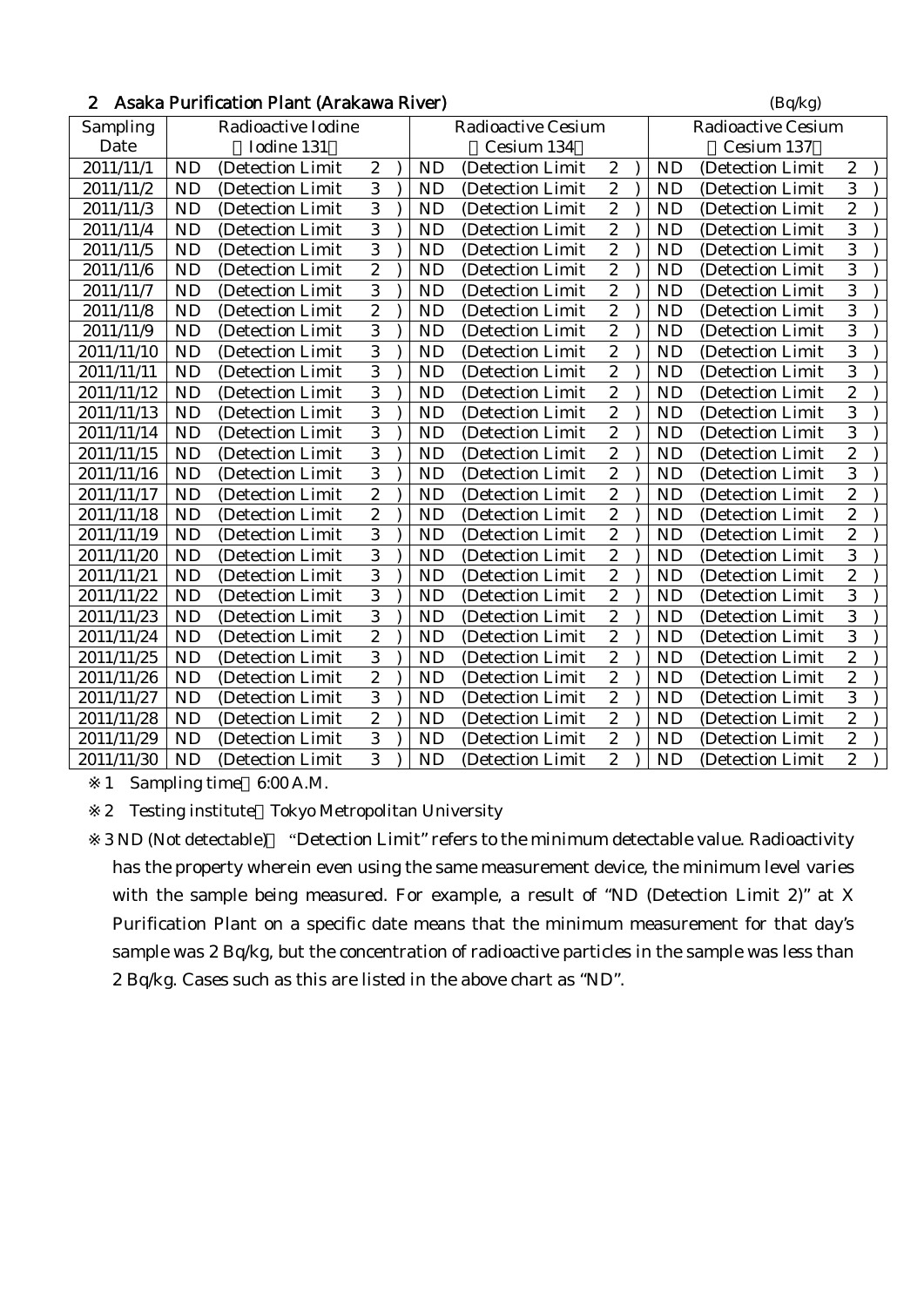| 3<br>Ozaku Purification Plant (Tamagawa River) |            |                    |                  |  |                           |                  |                  |            |           | (Bq/kg)                   |                  |  |  |  |
|------------------------------------------------|------------|--------------------|------------------|--|---------------------------|------------------|------------------|------------|-----------|---------------------------|------------------|--|--|--|
| Sampling                                       |            | Radioactive Iodine |                  |  | <b>Radioactive Cesium</b> |                  |                  |            |           | <b>Radioactive Cesium</b> |                  |  |  |  |
| Date                                           | Iodine 131 |                    |                  |  |                           | Cesium 134       |                  | Cesium 137 |           |                           |                  |  |  |  |
| 2011/11/1                                      | <b>ND</b>  | (Detection Limit   | $\boldsymbol{2}$ |  | <b>ND</b>                 | (Detection Limit | $\boldsymbol{2}$ |            | <b>ND</b> | (Detection Limit          | 3                |  |  |  |
| 2011/11/2                                      | <b>ND</b>  | (Detection Limit   | $\sqrt{2}$       |  | <b>ND</b>                 | (Detection Limit | $\sqrt{2}$       |            | <b>ND</b> | (Detection Limit          | $\boldsymbol{2}$ |  |  |  |
| 2011/11/3                                      | <b>ND</b>  | (Detection Limit   | $\overline{2}$   |  | <b>ND</b>                 | (Detection Limit | $\overline{2}$   |            | <b>ND</b> | (Detection Limit          | $\overline{2}$   |  |  |  |
| 2011/11/4                                      | <b>ND</b>  | (Detection Limit   | $\overline{3}$   |  | <b>ND</b>                 | (Detection Limit | $\boldsymbol{2}$ |            | <b>ND</b> | (Detection Limit          | $\overline{c}$   |  |  |  |
| 2011/11/5                                      | <b>ND</b>  | (Detection Limit   | $\overline{3}$   |  | <b>ND</b>                 | (Detection Limit | $\overline{2}$   |            | <b>ND</b> | (Detection Limit          | 3                |  |  |  |
| 2011/11/6                                      | <b>ND</b>  | (Detection Limit   | $\overline{3}$   |  | <b>ND</b>                 | (Detection Limit | $\boldsymbol{2}$ |            | <b>ND</b> | (Detection Limit          | $\overline{c}$   |  |  |  |
| 2011/11/7                                      | <b>ND</b>  | (Detection Limit   | 3                |  | <b>ND</b>                 | (Detection Limit | $\boldsymbol{2}$ |            | <b>ND</b> | (Detection Limit          | $\overline{c}$   |  |  |  |
| 2011/11/8                                      | <b>ND</b>  | (Detection Limit   | 3                |  | <b>ND</b>                 | (Detection Limit | $\boldsymbol{2}$ |            | <b>ND</b> | (Detection Limit          | 3                |  |  |  |
| 2011/11/9                                      | <b>ND</b>  | (Detection Limit   | $\overline{2}$   |  | <b>ND</b>                 | (Detection Limit | $\overline{2}$   |            | <b>ND</b> | (Detection Limit          | $\overline{c}$   |  |  |  |
| 2011/11/10                                     | <b>ND</b>  | (Detection Limit   | 3                |  | <b>ND</b>                 | (Detection Limit | $\boldsymbol{2}$ |            | <b>ND</b> | (Detection Limit          | 3                |  |  |  |
| 2011/11/11                                     | <b>ND</b>  | (Detection Limit   | 3                |  | <b>ND</b>                 | (Detection Limit | $\overline{2}$   |            | <b>ND</b> | (Detection Limit          | $\overline{c}$   |  |  |  |
| 2011/11/12                                     | <b>ND</b>  | (Detection Limit   | $\overline{3}$   |  | <b>ND</b>                 | (Detection Limit | $\overline{c}$   |            | <b>ND</b> | (Detection Limit          | $\overline{c}$   |  |  |  |
| 2011/11/13                                     | <b>ND</b>  | (Detection Limit   | $\boldsymbol{2}$ |  | <b>ND</b>                 | (Detection Limit | $\boldsymbol{2}$ |            | <b>ND</b> | (Detection Limit          | $\overline{c}$   |  |  |  |
| 2011/11/14                                     | <b>ND</b>  | (Detection Limit   | $\boldsymbol{2}$ |  | <b>ND</b>                 | (Detection Limit | $\boldsymbol{2}$ |            | <b>ND</b> | (Detection Limit          | 3                |  |  |  |
| 2011/11/15                                     | <b>ND</b>  | (Detection Limit   | $\overline{3}$   |  | <b>ND</b>                 | (Detection Limit | $\overline{2}$   |            | <b>ND</b> | (Detection Limit          | $\overline{c}$   |  |  |  |
| 2011/11/16                                     | <b>ND</b>  | (Detection Limit   | $\overline{3}$   |  | <b>ND</b>                 | (Detection Limit | $\overline{c}$   |            | <b>ND</b> | (Detection Limit          | 3                |  |  |  |
| 2011/11/17                                     | <b>ND</b>  | (Detection Limit   | 3                |  | <b>ND</b>                 | (Detection Limit | $\overline{2}$   |            | <b>ND</b> | (Detection Limit          | $\overline{c}$   |  |  |  |
| 2011/11/18                                     | <b>ND</b>  | (Detection Limit   | $\overline{2}$   |  | <b>ND</b>                 | (Detection Limit | $\overline{2}$   |            | <b>ND</b> | (Detection Limit          | $\overline{c}$   |  |  |  |
| 2011/11/19                                     | <b>ND</b>  | (Detection Limit   | $\overline{3}$   |  | <b>ND</b>                 | (Detection Limit | $\overline{c}$   |            | <b>ND</b> | (Detection Limit          | $\overline{c}$   |  |  |  |
| 2011/11/20                                     | <b>ND</b>  | (Detection Limit   | $\overline{3}$   |  | <b>ND</b>                 | (Detection Limit | $\overline{c}$   |            | <b>ND</b> | (Detection Limit          | 3                |  |  |  |
| 2011/11/21                                     | <b>ND</b>  | (Detection Limit   | $\overline{2}$   |  | <b>ND</b>                 | (Detection Limit | 3                |            | <b>ND</b> | (Detection Limit          | $\overline{c}$   |  |  |  |
| 2011/11/22                                     | <b>ND</b>  | (Detection Limit   | 3                |  | <b>ND</b>                 | (Detection Limit | $\boldsymbol{2}$ |            | <b>ND</b> | (Detection Limit          | 3                |  |  |  |
| 2011/11/23                                     | <b>ND</b>  | (Detection Limit   | $\overline{2}$   |  | <b>ND</b>                 | (Detection Limit | $\overline{2}$   |            | <b>ND</b> | (Detection Limit          | $\overline{c}$   |  |  |  |
| 2011/11/24                                     | <b>ND</b>  | (Detection Limit   | 3                |  | <b>ND</b>                 | (Detection Limit | $\overline{c}$   |            | <b>ND</b> | (Detection Limit          | 3                |  |  |  |
| 2011/11/25                                     | <b>ND</b>  | (Detection Limit   | $\boldsymbol{2}$ |  | <b>ND</b>                 | (Detection Limit | $\boldsymbol{2}$ |            | <b>ND</b> | (Detection Limit          | $\boldsymbol{2}$ |  |  |  |
| 2011/11/26                                     | <b>ND</b>  | (Detection Limit   | 3                |  | <b>ND</b>                 | (Detection Limit | $\boldsymbol{2}$ |            | <b>ND</b> | (Detection Limit          | $\overline{c}$   |  |  |  |
| 2011/11/27                                     | <b>ND</b>  | (Detection Limit   | $\overline{2}$   |  | <b>ND</b>                 | (Detection Limit | $\overline{2}$   |            | <b>ND</b> | (Detection Limit          | $\overline{3}$   |  |  |  |
| 2011/11/28                                     | <b>ND</b>  | (Detection Limit   | $\boldsymbol{2}$ |  | <b>ND</b>                 | (Detection Limit | $\boldsymbol{2}$ |            | <b>ND</b> | (Detection Limit          | 3                |  |  |  |
| 2011/11/29                                     | <b>ND</b>  | (Detection Limit   | 3                |  | <b>ND</b>                 | (Detection Limit | $\boldsymbol{2}$ |            | <b>ND</b> | (Detection Limit          | $\overline{c}$   |  |  |  |
| 2011/11/30                                     | <b>ND</b>  | (Detection Limit   | 3                |  | <b>ND</b>                 | (Detection Limit | $\overline{2}$   |            | <b>ND</b> | (Detection Limit          | $\overline{c}$   |  |  |  |

2 Testing institute Tokyo Metropolitan University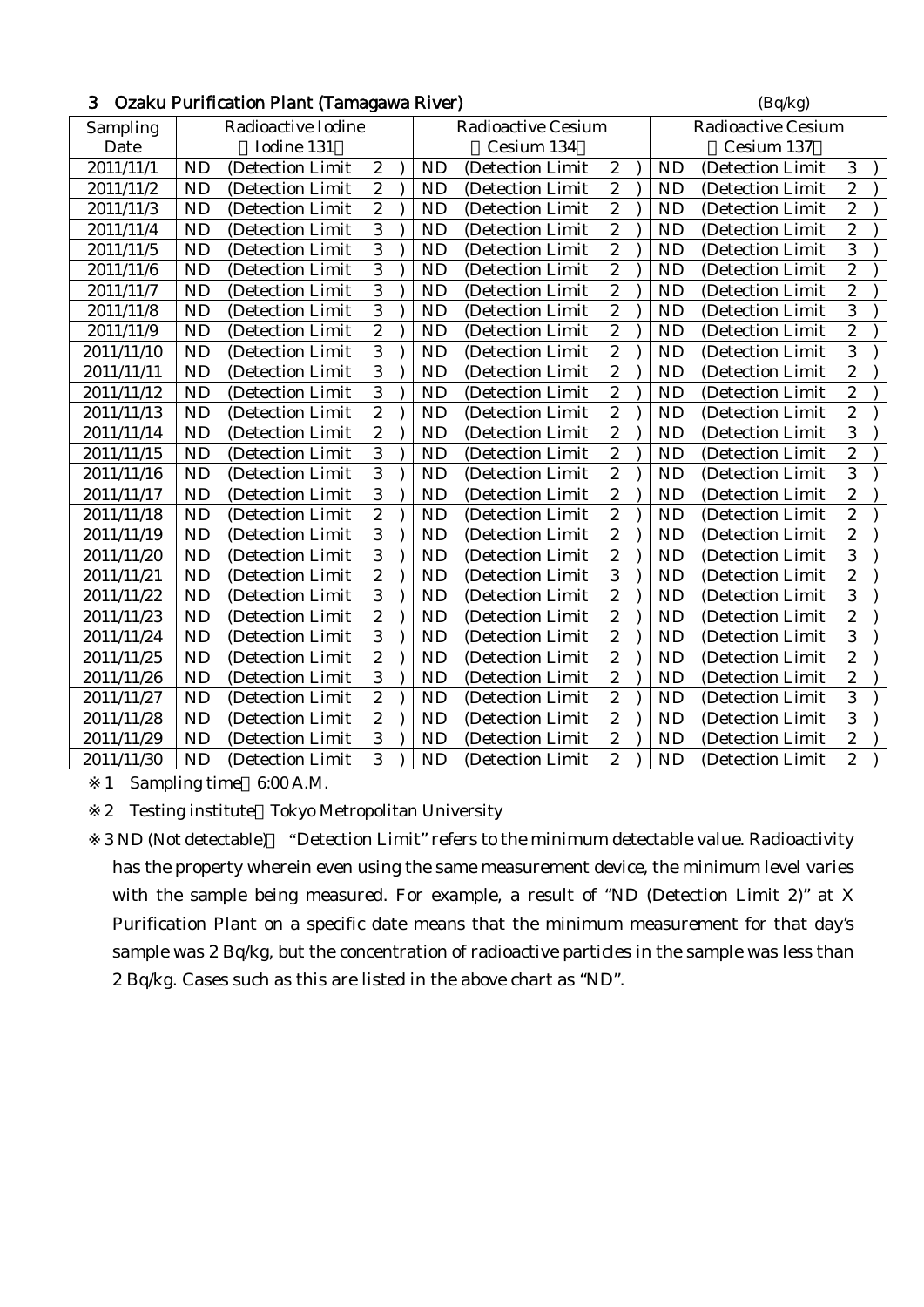| 4          |                    | - Higashi-murayama Purification Piant-T (Arakawa River, Tamagawa River) |                  |  |           |                           |                         |                           |           | (Bq/kg)           |                  |  |  |
|------------|--------------------|-------------------------------------------------------------------------|------------------|--|-----------|---------------------------|-------------------------|---------------------------|-----------|-------------------|------------------|--|--|
| Sampling   | Radioactive Iodine |                                                                         |                  |  |           | <b>Radioactive Cesium</b> |                         | <b>Radioactive Cesium</b> |           |                   |                  |  |  |
| Date       | Iodine 131         |                                                                         |                  |  |           | Cesium 134                |                         | Cesium 137                |           |                   |                  |  |  |
| 2011/11/1  | <b>ND</b>          | (Detection Limit                                                        | $\boldsymbol{2}$ |  | <b>ND</b> | (Detection Limit          | $\boldsymbol{2}$        |                           | <b>ND</b> | (Detection Limit  | $\boldsymbol{2}$ |  |  |
| 2011/11/2  | <b>ND</b>          | (Detection Limit                                                        | $\overline{c}$   |  | <b>ND</b> | (Detection Limit          | $\sqrt{2}$              |                           | <b>ND</b> | (Detection Limit  | $\overline{c}$   |  |  |
| 2011/11/3  | <b>ND</b>          | (Detection Limit                                                        | $\boldsymbol{2}$ |  | ND        | (Detection Limit          | $\overline{c}$          |                           | <b>ND</b> | (Detection Limit  | $\overline{c}$   |  |  |
| 2011/11/4  | <b>ND</b>          | (Detection Limit                                                        | $\boldsymbol{2}$ |  | <b>ND</b> | (Detection Limit          | $\boldsymbol{2}$        |                           | <b>ND</b> | (Detection Limit  | $\overline{c}$   |  |  |
| 2011/11/5  | <b>ND</b>          | (Detection Limit                                                        | $\overline{2}$   |  | <b>ND</b> | (Detection Limit          | $\boldsymbol{2}$        |                           | <b>ND</b> | (Detection Limit  | 3                |  |  |
| 2011/11/6  | <b>ND</b>          | (Detection Limit                                                        | $\overline{2}$   |  | <b>ND</b> | (Detection Limit          | $\overline{2}$          |                           | <b>ND</b> | (Detection Limit  | $\overline{c}$   |  |  |
| 2011/11/7  | <b>ND</b>          | (Detection Limit                                                        | $\overline{c}$   |  | ND        | (Detection Limit          | $\overline{c}$          |                           | <b>ND</b> | (Detection Limit  | $\overline{c}$   |  |  |
| 2011/11/8  | <b>ND</b>          | (Detection Limit                                                        | $\overline{c}$   |  | <b>ND</b> | (Detection Limit          | $\sqrt{2}$              |                           | ND        | (Detection Limit  | $\overline{c}$   |  |  |
| 2011/11/9  | <b>ND</b>          | (Detection Limit                                                        | $\overline{2}$   |  | <b>ND</b> | (Detection Limit          | $\mathbf{2}$            |                           | <b>ND</b> | (Detection Limit  | 3                |  |  |
| 2011/11/10 | <b>ND</b>          | (Detection Limit)                                                       | $\boldsymbol{2}$ |  | <b>ND</b> | (Detection Limit)         | $\overline{c}$          |                           | <b>ND</b> | (Detection Limit) | 3                |  |  |
| 2011/11/11 | <b>ND</b>          | (Detection Limit                                                        | $\boldsymbol{2}$ |  | <b>ND</b> | (Detection Limit          | $\sqrt{2}$              |                           | <b>ND</b> | (Detection Limit  | 3                |  |  |
| 2011/11/12 | <b>ND</b>          | (Detection Limit                                                        | $\overline{2}$   |  | <b>ND</b> | (Detection Limit          | $\overline{c}$          |                           | ND        | (Detection Limit  | $\overline{2}$   |  |  |
| 2011/11/13 | <b>ND</b>          | (Detection Limit                                                        | $\overline{2}$   |  | <b>ND</b> | (Detection Limit          | $\overline{\mathbf{c}}$ |                           | <b>ND</b> | (Detection Limit  | 3                |  |  |
| 2011/11/14 | <b>ND</b>          | (Detection Limit                                                        | $\boldsymbol{2}$ |  | <b>ND</b> | (Detection Limit          | $\boldsymbol{2}$        |                           | <b>ND</b> | (Detection Limit  | 3                |  |  |
| 2011/11/15 | <b>ND</b>          | (Detection Limit                                                        | $\overline{2}$   |  | ND        | (Detection Limit          | $\sqrt{2}$              |                           | ND        | (Detection Limit  | $\overline{c}$   |  |  |
| 2011/11/16 | <b>ND</b>          | (Detection Limit                                                        | $\overline{c}$   |  | <b>ND</b> | (Detection Limit          | $\overline{c}$          |                           | <b>ND</b> | (Detection Limit  | $\overline{c}$   |  |  |
| 2011/11/17 | <b>ND</b>          | (Detection Limit)                                                       | $\boldsymbol{2}$ |  | <b>ND</b> | (Detection Limit)         | $\boldsymbol{2}$        |                           | <b>ND</b> | (Detection Limit  | 3                |  |  |
| 2011/11/18 | <b>ND</b>          | (Detection Limit                                                        | $\overline{c}$   |  | <b>ND</b> | (Detection Limit          | $\sqrt{2}$              |                           | <b>ND</b> | (Detection Limit  | $\overline{c}$   |  |  |
| 2011/11/19 | <b>ND</b>          | (Detection Limit                                                        | $\overline{c}$   |  | <b>ND</b> | (Detection Limit          | $\overline{c}$          |                           | <b>ND</b> | (Detection Limit  | $\overline{2}$   |  |  |
| 2011/11/20 | <b>ND</b>          | (Detection Limit                                                        | $\overline{2}$   |  | <b>ND</b> | (Detection Limit          | $\boldsymbol{2}$        |                           | <b>ND</b> | (Detection Limit  | $\overline{c}$   |  |  |
| 2011/11/21 | <b>ND</b>          | (Detection Limit                                                        | $\overline{c}$   |  | <b>ND</b> | (Detection Limit          | $\overline{c}$          |                           | <b>ND</b> | (Detection Limit  | $\overline{2}$   |  |  |
| 2011/11/22 | <b>ND</b>          | (Detection Limit                                                        | $\boldsymbol{2}$ |  | ND        | (Detection Limit          | $\sqrt{2}$              |                           | ND        | (Detection Limit  | $\boldsymbol{2}$ |  |  |
| 2011/11/23 | <b>ND</b>          | (Detection Limit                                                        | $\overline{c}$   |  | ND        | (Detection Limit          | $\overline{c}$          |                           | ND        | (Detection Limit  | 3                |  |  |
| 2011/11/24 | <b>ND</b>          | (Detection Limit                                                        | $\overline{c}$   |  | <b>ND</b> | (Detection Limit          | $\overline{c}$          |                           | <b>ND</b> | (Detection Limit  | 3                |  |  |
| 2011/11/25 | <b>ND</b>          | (Detection Limit                                                        | $\boldsymbol{2}$ |  | <b>ND</b> | (Detection Limit          | $\boldsymbol{2}$        |                           | ND        | (Detection Limit  | $\boldsymbol{2}$ |  |  |
| 2011/11/26 | <b>ND</b>          | (Detection Limit                                                        | $\overline{2}$   |  | <b>ND</b> | (Detection Limit          | $\sqrt{2}$              |                           | <b>ND</b> | (Detection Limit  | 3                |  |  |
| 2011/11/27 | <b>ND</b>          | (Detection Limit)                                                       | $\boldsymbol{2}$ |  | <b>ND</b> | (Detection Limit)         | $\overline{c}$          |                           | <b>ND</b> | (Detection Limit  | 3                |  |  |
| 2011/11/28 | <b>ND</b>          | (Detection Limit                                                        | $\boldsymbol{2}$ |  | <b>ND</b> | (Detection Limit          | $\mathbf{2}$            |                           | <b>ND</b> | (Detection Limit  | 3                |  |  |
| 2011/11/29 | <b>ND</b>          | (Detection Limit                                                        | $\overline{c}$   |  | <b>ND</b> | (Detection Limit          | $\boldsymbol{2}$        |                           | ND        | (Detection Limit  | $\overline{c}$   |  |  |
| 2011/11/30 | <b>ND</b>          | (Detection Limit)                                                       | $\overline{2}$   |  | <b>ND</b> | (Detection Limit          | $\overline{c}$          |                           | <b>ND</b> | (Detection Limit  | $\overline{2}$   |  |  |

## 4 Higashi-murayama Purification Plant-1 (Arakawa River, Tamagawa River)  $(Bq/kg)$

1 Sampling time 6:00 A.M.

2 Testing institute Tokyo Metropolitan University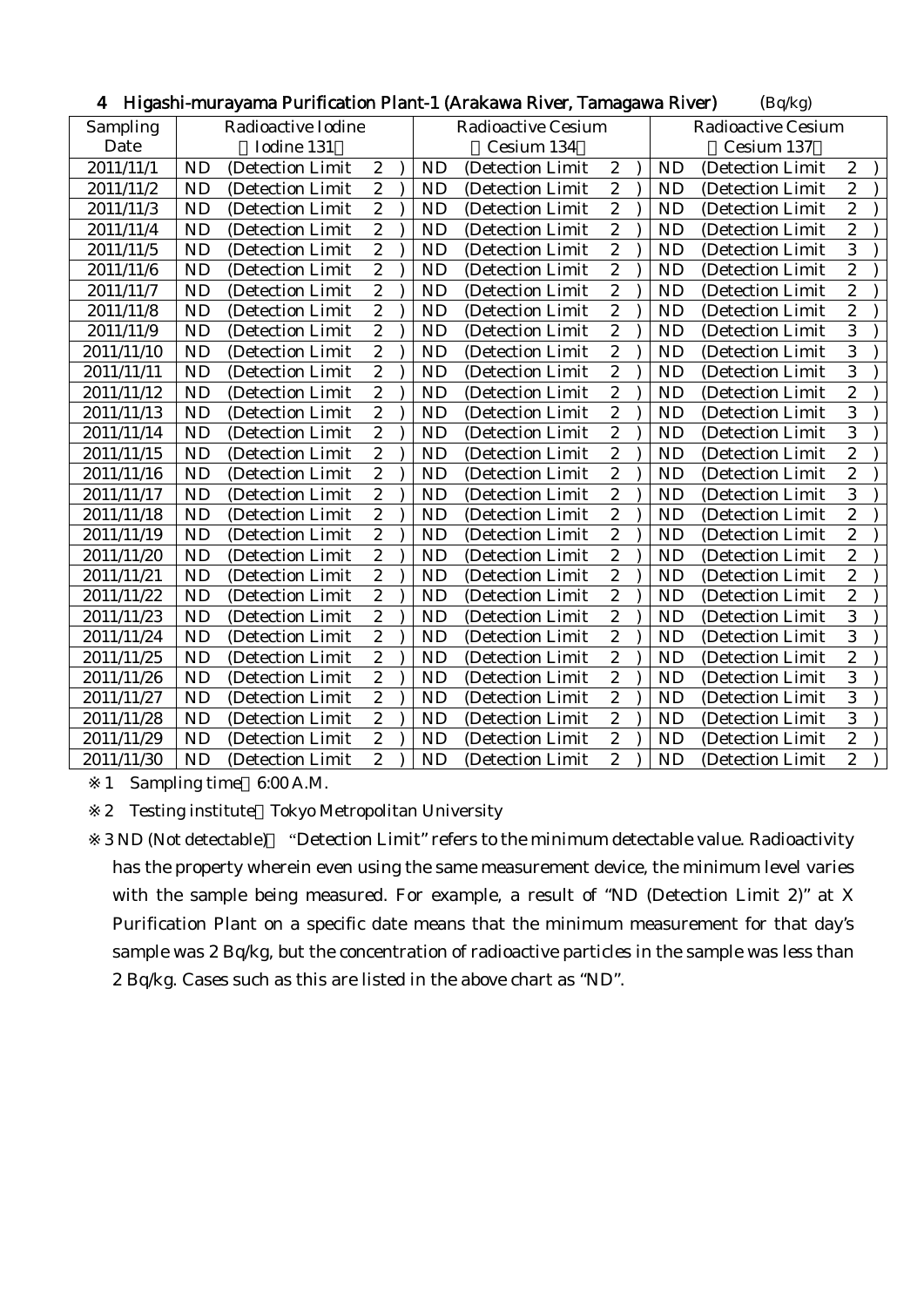| 5<br>Higashi-murayama Purification Plant-2 (Tamagawa River) |           |                    |                  |  |                           |                   |                  |  |           | (Bq/kg)                   |                  |  |  |  |  |
|-------------------------------------------------------------|-----------|--------------------|------------------|--|---------------------------|-------------------|------------------|--|-----------|---------------------------|------------------|--|--|--|--|
| Sampling                                                    |           | Radioactive Iodine |                  |  | <b>Radioactive Cesium</b> |                   |                  |  |           | <b>Radioactive Cesium</b> |                  |  |  |  |  |
| Date                                                        |           | Iodine 131         |                  |  |                           | Cesium 134        |                  |  |           | Cesium 137                |                  |  |  |  |  |
| 2011/11/1                                                   | <b>ND</b> | (Detection Limit   | $\boldsymbol{2}$ |  | <b>ND</b>                 | (Detection Limit  | $\sqrt{2}$       |  | <b>ND</b> | (Detection Limit          | $\overline{c}$   |  |  |  |  |
| 2011/11/2                                                   | <b>ND</b> | (Detection Limit   | $\boldsymbol{2}$ |  | <b>ND</b>                 | (Detection Limit  | $\sqrt{2}$       |  | <b>ND</b> | (Detection Limit          | 3                |  |  |  |  |
| 2011/11/3                                                   | <b>ND</b> | (Detection Limit   | $\overline{2}$   |  | <b>ND</b>                 | (Detection Limit  | $\overline{2}$   |  | <b>ND</b> | (Detection Limit          | $\overline{c}$   |  |  |  |  |
| 2011/11/4                                                   | <b>ND</b> | (Detection Limit)  | $\boldsymbol{2}$ |  | <b>ND</b>                 | (Detection Limit) | $\boldsymbol{2}$ |  | <b>ND</b> | (Detection Limit          | 3                |  |  |  |  |
| 2011/11/5                                                   | <b>ND</b> | (Detection Limit)  | $\boldsymbol{2}$ |  | <b>ND</b>                 | (Detection Limit) | $\boldsymbol{2}$ |  | <b>ND</b> | (Detection Limit          | 3                |  |  |  |  |
| 2011/11/6                                                   | <b>ND</b> | (Detection Limit   | $\overline{c}$   |  | <b>ND</b>                 | (Detection Limit  | $\boldsymbol{2}$ |  | <b>ND</b> | (Detection Limit          | $\overline{c}$   |  |  |  |  |
| 2011/11/7                                                   | <b>ND</b> | (Detection Limit)  | $\overline{c}$   |  | <b>ND</b>                 | (Detection Limit) | $\overline{c}$   |  | <b>ND</b> | (Detection Limit          | $\overline{c}$   |  |  |  |  |
| 2011/11/8                                                   | <b>ND</b> | (Detection Limit   | $\overline{c}$   |  | <b>ND</b>                 | (Detection Limit) | $\boldsymbol{2}$ |  | <b>ND</b> | (Detection Limit          | $\overline{c}$   |  |  |  |  |
| 2011/11/9                                                   | <b>ND</b> | (Detection Limit)  | $\boldsymbol{2}$ |  | <b>ND</b>                 | (Detection Limit) | $\boldsymbol{2}$ |  | <b>ND</b> | (Detection Limit          | $\overline{c}$   |  |  |  |  |
| 2011/11/10                                                  | <b>ND</b> | (Detection Limit   | $\overline{c}$   |  | <b>ND</b>                 | (Detection Limit  | $\boldsymbol{2}$ |  | <b>ND</b> | (Detection Limit          | $\overline{c}$   |  |  |  |  |
| 2011/11/11                                                  | ND        | (Detection Limit   | $\overline{c}$   |  | <b>ND</b>                 | (Detection Limit  | $\overline{c}$   |  | <b>ND</b> | (Detection Limit          | $\overline{c}$   |  |  |  |  |
| 2011/11/12                                                  | <b>ND</b> | (Detection Limit   | $\overline{2}$   |  | <b>ND</b>                 | (Detection Limit  | $\overline{2}$   |  | <b>ND</b> | (Detection Limit          | $\overline{2}$   |  |  |  |  |
| 2011/11/13                                                  | <b>ND</b> | (Detection Limit   | $\boldsymbol{2}$ |  | <b>ND</b>                 | (Detection Limit  | $\boldsymbol{2}$ |  | <b>ND</b> | (Detection Limit          | $\overline{c}$   |  |  |  |  |
| 2011/11/14                                                  | <b>ND</b> | (Detection Limit   | $\overline{c}$   |  | <b>ND</b>                 | (Detection Limit  | $\sqrt{2}$       |  | <b>ND</b> | (Detection Limit          | $\overline{c}$   |  |  |  |  |
| 2011/11/15                                                  | <b>ND</b> | (Detection Limit   | $\overline{c}$   |  | <b>ND</b>                 | (Detection Limit  | $\overline{c}$   |  | <b>ND</b> | (Detection Limit          | $\overline{c}$   |  |  |  |  |
| 2011/11/16                                                  | <b>ND</b> | (Detection Limit   | $\overline{3}$   |  | <b>ND</b>                 | (Detection Limit  | $\boldsymbol{2}$ |  | <b>ND</b> | (Detection Limit          | $\overline{c}$   |  |  |  |  |
| 2011/11/17                                                  | <b>ND</b> | (Detection Limit   | $\overline{c}$   |  | <b>ND</b>                 | (Detection Limit  | $\boldsymbol{2}$ |  | <b>ND</b> | (Detection Limit          | 3                |  |  |  |  |
| 2011/11/18                                                  | <b>ND</b> | (Detection Limit)  | $\overline{c}$   |  | <b>ND</b>                 | (Detection Limit  | $\overline{c}$   |  | <b>ND</b> | (Detection Limit          | $\overline{c}$   |  |  |  |  |
| 2011/11/19                                                  | <b>ND</b> | (Detection Limit   | $\overline{2}$   |  | <b>ND</b>                 | (Detection Limit) | $\overline{c}$   |  | <b>ND</b> | (Detection Limit          | 3                |  |  |  |  |
| 2011/11/20                                                  | <b>ND</b> | (Detection Limit   | $\overline{c}$   |  | <b>ND</b>                 | (Detection Limit  | $\boldsymbol{2}$ |  | <b>ND</b> | (Detection Limit          | $\overline{c}$   |  |  |  |  |
| 2011/11/21                                                  | <b>ND</b> | (Detection Limit   | $\boldsymbol{2}$ |  | <b>ND</b>                 | (Detection Limit  | $\boldsymbol{2}$ |  | <b>ND</b> | (Detection Limit          | $\boldsymbol{2}$ |  |  |  |  |
| 2011/11/22                                                  | <b>ND</b> | (Detection Limit   | $\overline{c}$   |  | <b>ND</b>                 | (Detection Limit  | $\overline{c}$   |  | <b>ND</b> | (Detection Limit          | $\overline{c}$   |  |  |  |  |
| 2011/11/23                                                  | <b>ND</b> | (Detection Limit   | $\overline{c}$   |  | <b>ND</b>                 | (Detection Limit) | $\boldsymbol{2}$ |  | <b>ND</b> | (Detection Limit          | 3                |  |  |  |  |
| 2011/11/24                                                  | <b>ND</b> | (Detection Limit)  | $\boldsymbol{2}$ |  | <b>ND</b>                 | (Detection Limit) | $\boldsymbol{2}$ |  | <b>ND</b> | (Detection Limit          | $\overline{c}$   |  |  |  |  |
| 2011/11/25                                                  | <b>ND</b> | (Detection Limit   | $\boldsymbol{2}$ |  | <b>ND</b>                 | (Detection Limit  | $\boldsymbol{2}$ |  | <b>ND</b> | (Detection Limit          | 3                |  |  |  |  |
| 2011/11/26                                                  | <b>ND</b> | (Detection Limit   | $\overline{c}$   |  | <b>ND</b>                 | (Detection Limit  | $\overline{c}$   |  | <b>ND</b> | (Detection Limit          | $\overline{c}$   |  |  |  |  |
| 2011/11/27                                                  | <b>ND</b> | (Detection Limit   | $\overline{c}$   |  | <b>ND</b>                 | (Detection Limit  | $\overline{c}$   |  | <b>ND</b> | (Detection Limit          | $\overline{2}$   |  |  |  |  |
| 2011/11/28                                                  | <b>ND</b> | (Detection Limit)  | $\boldsymbol{2}$ |  | <b>ND</b>                 | (Detection Limit  | $\boldsymbol{2}$ |  | <b>ND</b> | (Detection Limit          | $\overline{c}$   |  |  |  |  |
| 2011/11/29                                                  | <b>ND</b> | (Detection Limit   | $\boldsymbol{2}$ |  | <b>ND</b>                 | (Detection Limit) | $\boldsymbol{2}$ |  | <b>ND</b> | (Detection Limit          | $\overline{c}$   |  |  |  |  |
| 2011/11/30                                                  | <b>ND</b> | (Detection Limit   | $\overline{c}$   |  | <b>ND</b>                 | (Detection Limit  | $\overline{c}$   |  | <b>ND</b> | (Detection Limit          | 3                |  |  |  |  |

2 Testing institute Tokyo Metropolitan University